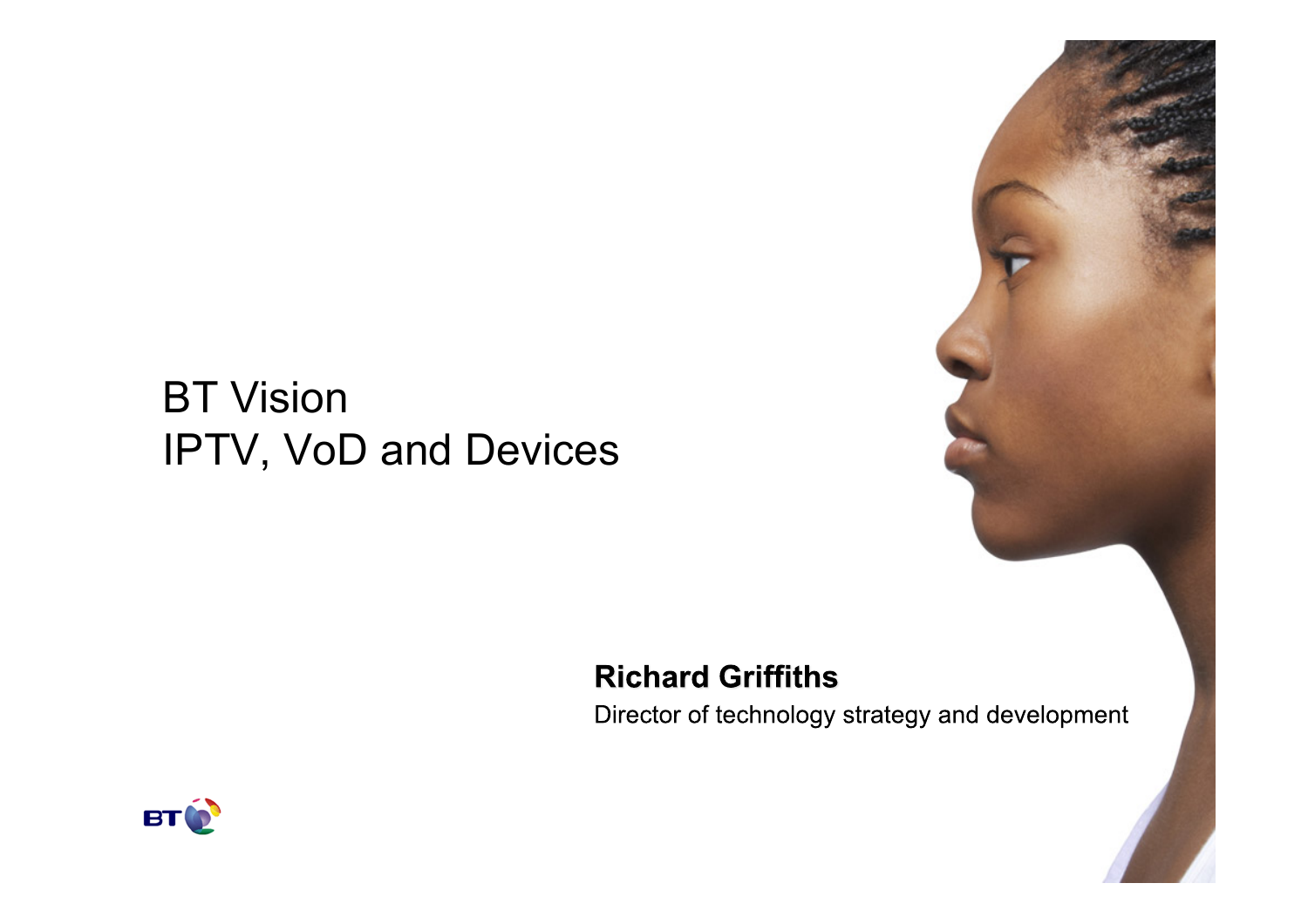### The UK Market **Opportunity**



#### **Broad Market Appeal**

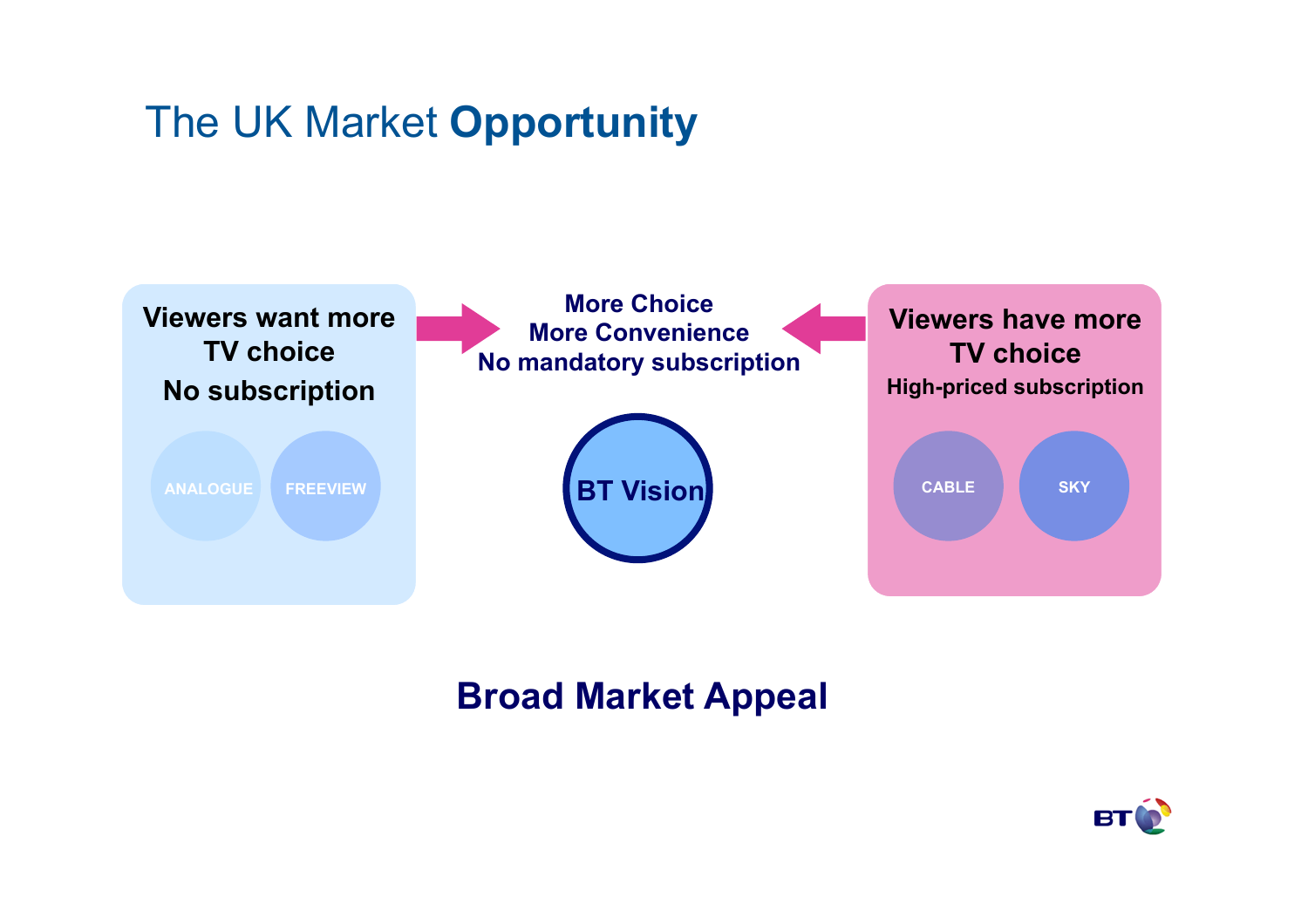# Summary of **BT Vision Services**

#### – **Two integrated DTT receivers**

- Freeview and basic interactivity
- **DVR functionality** 
	- Pause & Rewind Live TV
	- Record without videotapes (up to 80 hours)
	- HD Ready

#### – **Entertainment on demand**

- Catch-up TV
- Film, sports, music, kids, classic and new series
- **Interactivity** 
	- Red button, shopping, gaming, community

### – **Live communication**

- Telephony integration
- Instant messaging
- PC music and photo sharing

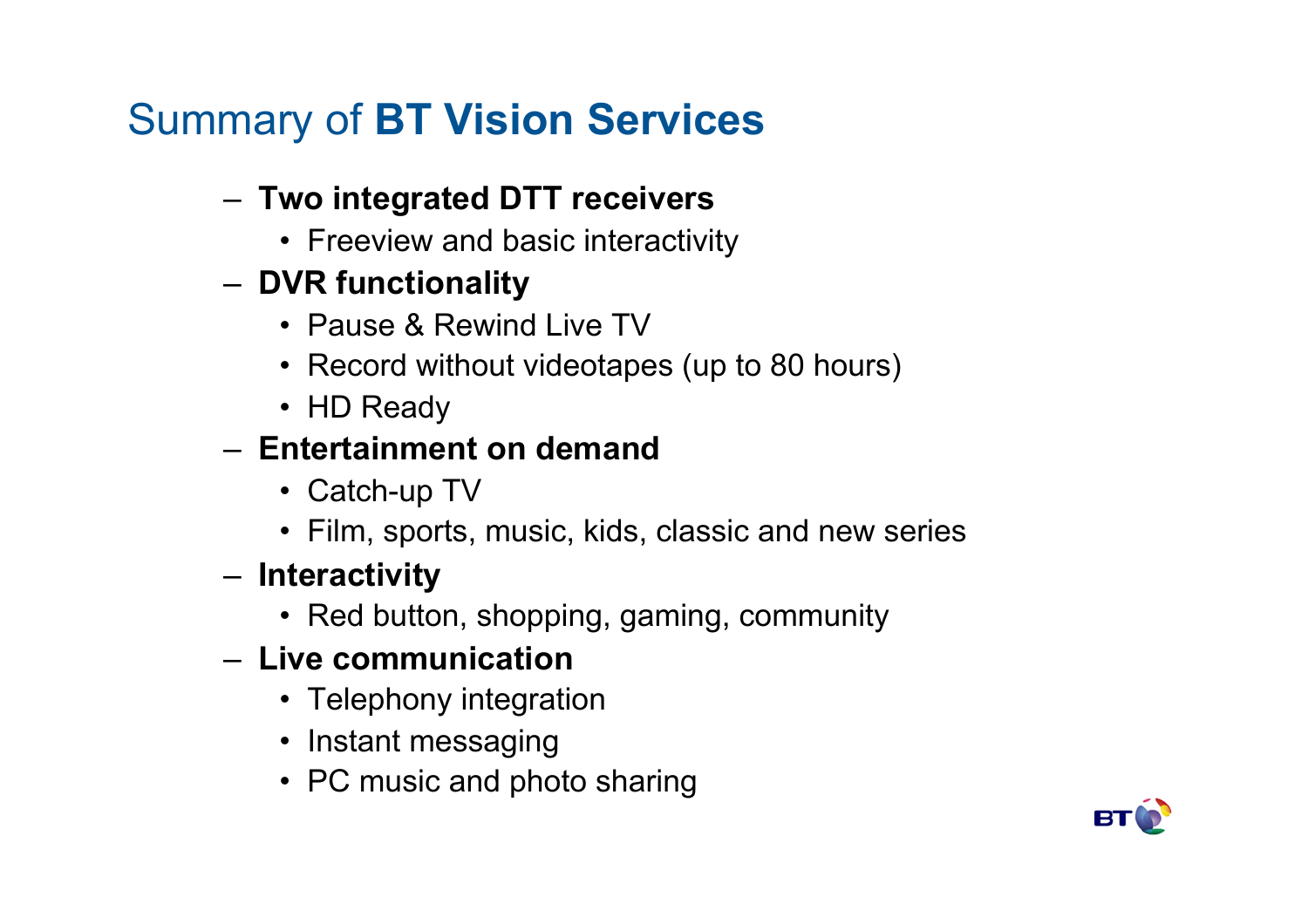### How does it all **Work?**